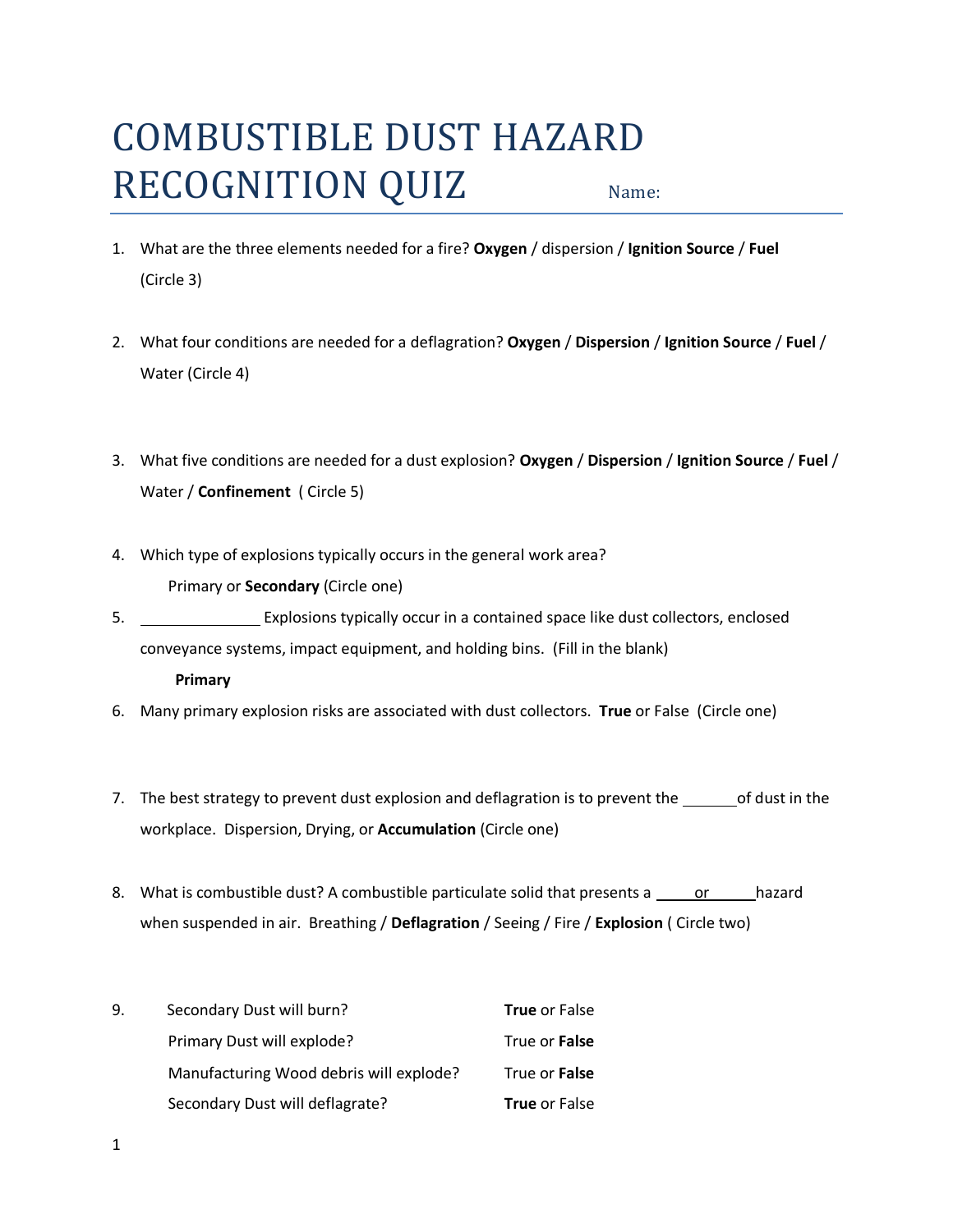- **b) Attempt to clean off the MCC panel, if trained to do so, and report the situation to the applicable supervisors, as the dust could be heated and dried over time to the point it** 
	- **could be easily ignited.**
	- c) Do nothing. The dust is wet and therefore won't ignite

the dust is wet because of misting systems in the mill. You might: (Circle one)

a) Attempt to clean off the MCC panel and leave it at that.

- 14. Who has a role in preventing fires, deflagrations, and explosions? ( Circle all that apply)
	- **a) Employees**
	- **b) Management**
- 15. Which are employee roles and responsibilities?

| Select & design dust mitigation strategies:        | True or False        |
|----------------------------------------------------|----------------------|
| Learn and follow safe work procedures:             | <b>True or False</b> |
| Report unsafe conditions and acts:                 | <b>True or False</b> |
| Investigate reports or unsafe conditions and acts: | True or False        |

- **•** Friction
	- Some Mobile Equipment
	- Overheating Equipment
	- Electrical Arcs or Shorts.
- surface. Thickness / **Color** / Texture. (Circle one)
- 12. Which are the top two ignition sources from the list below?

10. What makes wood dust explosive? (Choose all that apply)

d) Suspended in the air in an explosive concentration

11. Housekeeping Rule of Thumb: Clean when combustible dust obscures the same of the underlying

13. You see that a thick layer of dust has formed on the exterior casing of an MCC panel. You note that

e) Contained or enclosed in a confined area

a) It must be combustible

c) Dry

b) Fine enough to be airborne

**Mechanical Sparks**

**f) All of the above**

- Space Heaters
- Static Electricity
- Hot Surfaces

2